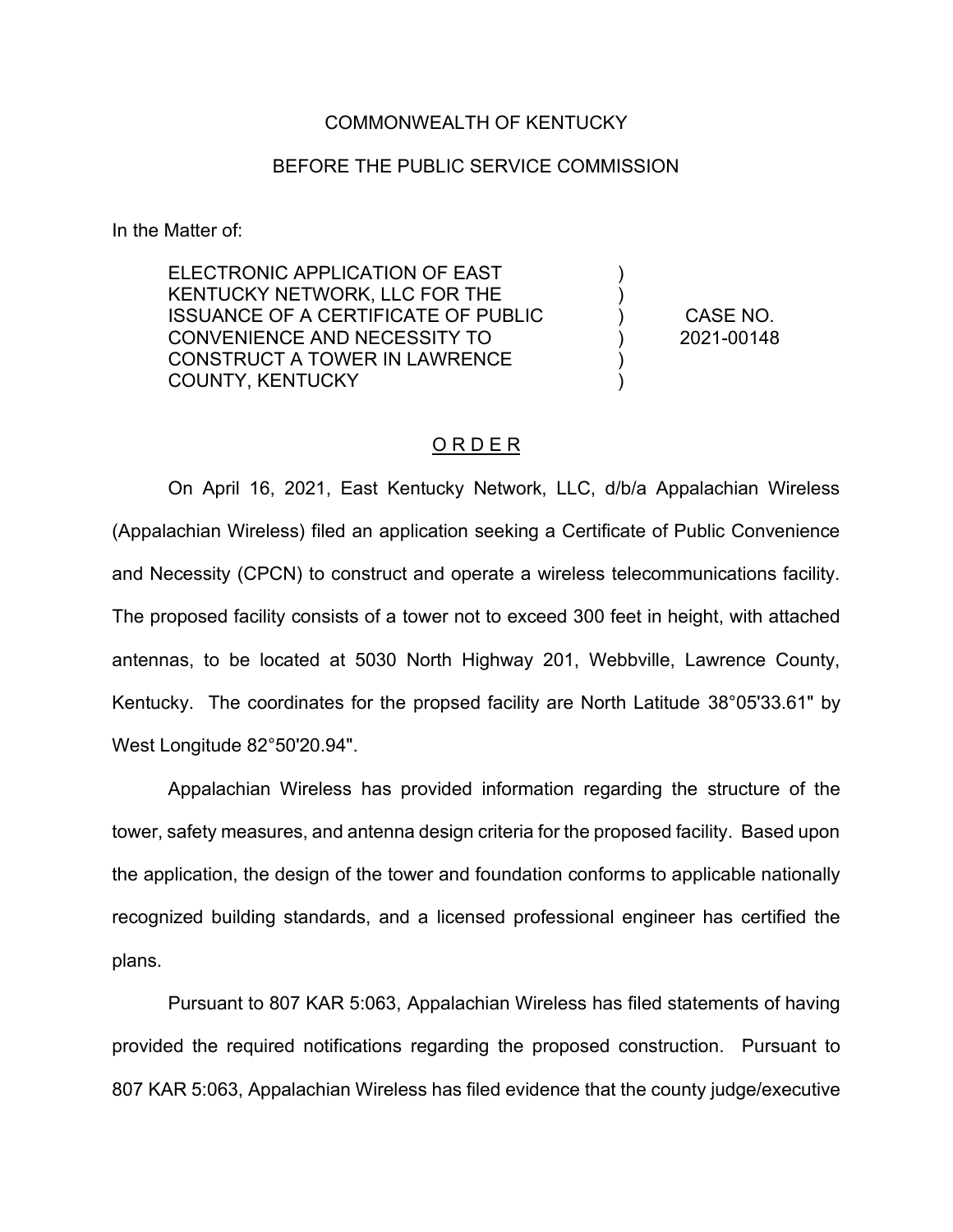and all property owners within 500 feet and contiguous to the cell site have been notified of the proposed construction. The notices solicited any comments and informed the recipients of their right to request intervention. As of the date of this Order, no public comments or requests for intervention have been received.

Appalachian Wireless filed applications with the Federal Aviation Administration and the Kentucky Airport Zoning Commission seeking approval for the construction and operation of the proposed facility. Both applications have been approved.

Having considered the evidence of record and being otherwise sufficiently advised, the Commission finds that Appalachian Wireless has demonstrated that a facility is necessary to provide adequate utility service and, therefore, a CPCN to construct the proposed facility should be granted.

Pursuant to KRS 278.280, the Commission is required to determine proper practices to be observed when it finds, upon complaint or on its own motion, that the facilities of any utility subject to its jurisdiction are unreasonable, unsafe, improper, or insufficient. To assist the Commission in its efforts to comply with this mandate, Appalachian Wireless should notify the Commission if the antenna tower is not used to provide service in the manner set out in the application and this Order. Upon receipt of such notice, the Commission may, on its own motion, institute proceedings to consider the proper practices, including removal of the unused antenna tower, which should be observed by Appalachian Wireless.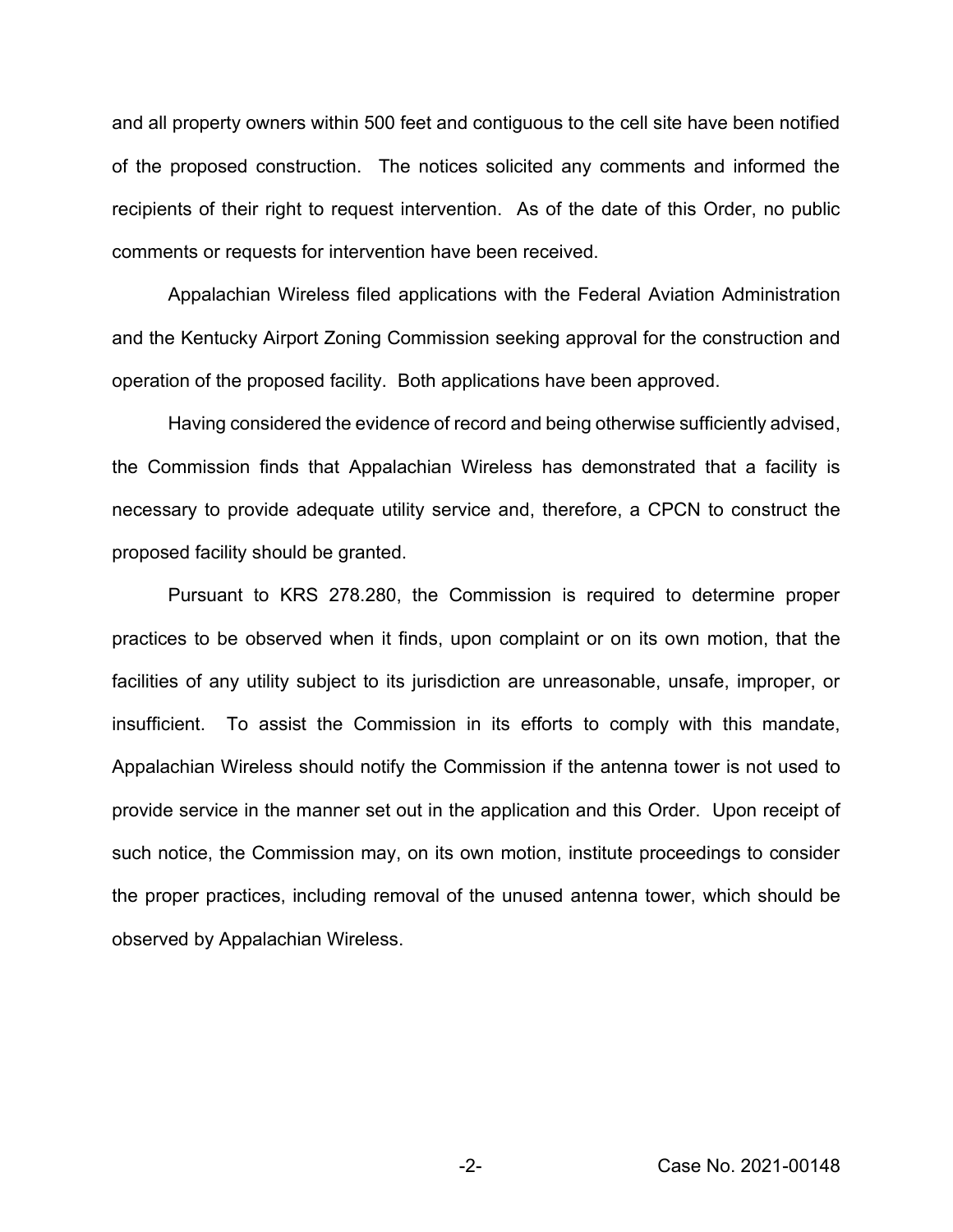IT IS THEREFORE ORDERED that:

1. Appalachian Wireless is granted a CPCN to construct a wireless telecommunications facility. The proposed facility consists of a tower not to exceed 300 feet in height, with attached antennas, to be located 5030 North Highway 201, Webbville, Lawrence County, Kentucky. The coordinates for the proposed facility are North Latitude 38°05'33.61" by West Longitude 82°50'20.94".

2. Appalachian Wireless shall immediately notify the Commission in writing if, after the antenna tower is built and utility service is commenced, the tower is not used for three months in the manner authorized by this Order.

3. Documents filed, if any, in the future pursuant to ordering paragraph 2 herein shall reference this case number and shall be retained in the post-case correspondence file.

4. This case is closed and removed from the Commission's docket.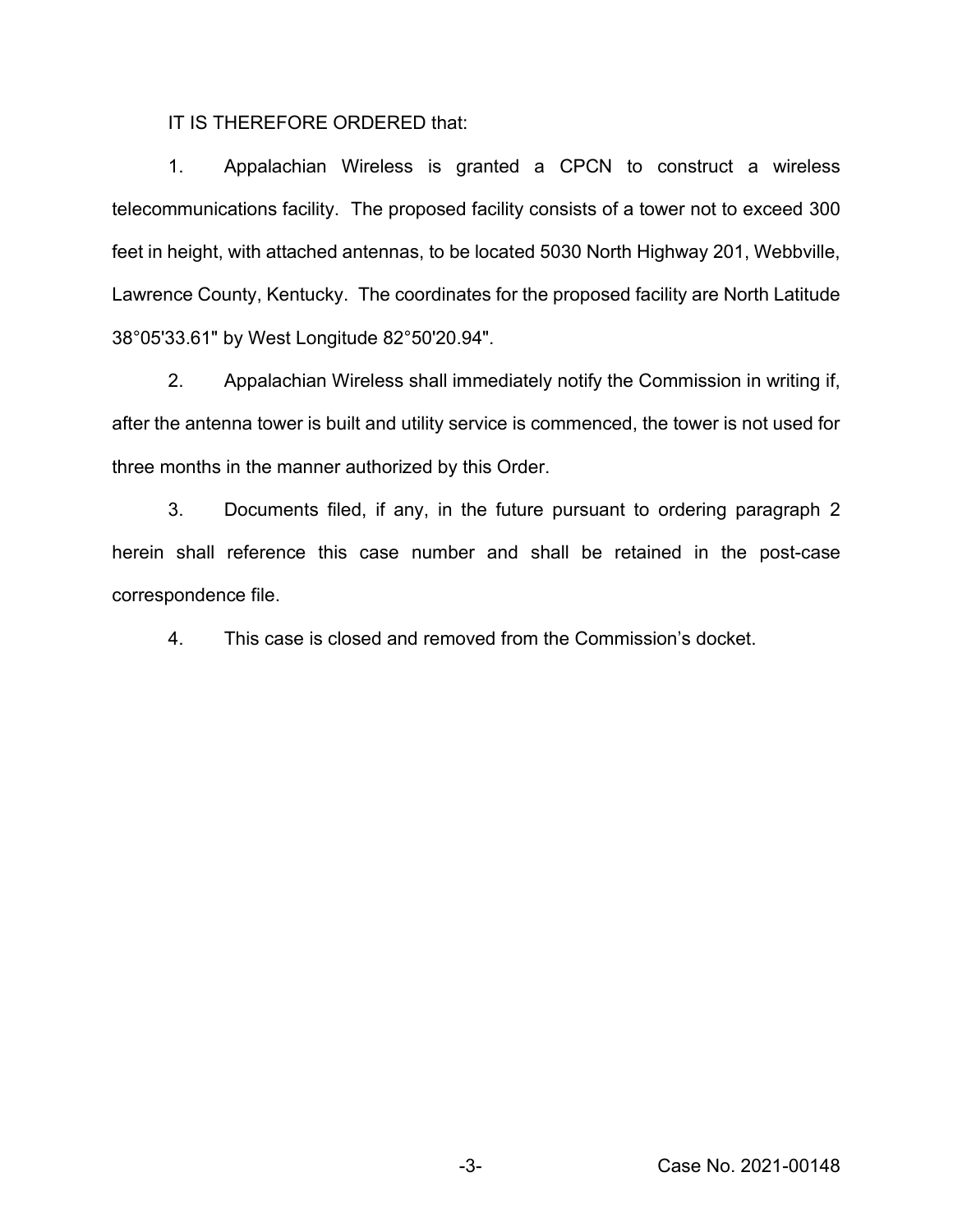By the Commission



ATTEST:

 $^{\prime}$  fridwell

Executive Director

Case No. 2021-00148